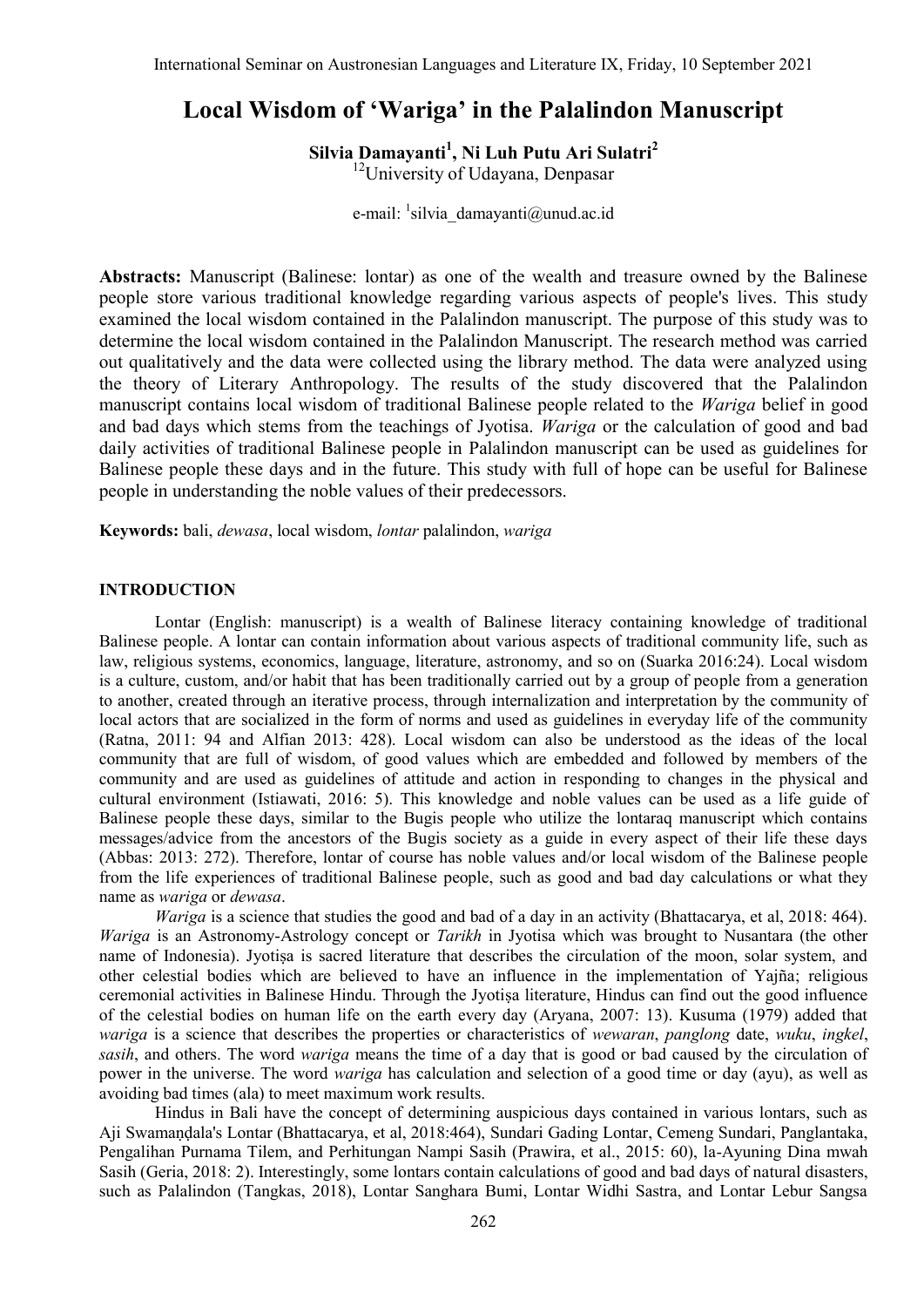(Yasa, 2018). Lontar Palalindon contains the understanding or knowledge system of traditional Balinese earthquakes. Palalindon comes from the word *lindu*. *Lindu* means 'to sway or vibrate'. The word *lindu* has similarities with the word 'linuh' in Balinese. *Linuh* which means earthquake gets the repetition of the first syllable into *lalindu*/*lelindu* and gets the prefix "pa-" and the suffix "-an" so that it becomes *palalinduan*/*palelinduan*. Palalindon can be interpreted as everything related to earthquakes (Tangkas, 2018). Inside the lontar Palalindon there is also a *wariga* that shows not merely the good and bad of earthquakes, but also daily human activities.

This study applied the lontar Palalindon as the object of study. The other previous study that examine the lontar Palalindon was conducted by Tangkas (2018) and Girinata (2016), Tangkas's study merely examined the good and bad calculations of earthquakes and Girinata's examined the earthquakes that were viewed from a sociological perspective of Balinese Hindus, but did not include detailed calculations of the good and bad in the lontar Palalindon. Therefore, this study did not discuss earthquakes or natural signs that have been discussed by Tangkas's and Girinata's but examined further the local wisdom of *wariga* or the calculation of good and bad activities of traditional Balinese people in the lontar Palalindon. This study is expected to be useful for the development of science and the results can be a guide for the Balinese people in calculating good and bad in dealing with disasters and carrying out daily activities.

# **METHOD**

This is a qualitative study. The data were collected using the documentation method with the notetaking technique. The data source is the lontar Palalindon which was transliterated in 2018 from the original lontar Palalindon from Jro Kanginan, Sidemen-Karangasem. The lontar is one of the collections of the Balinese Cultural Documentation Office and is written in the Old Javanese language. The original lontar size specification is 33 cm long, 3.5 cm wide and 24 sheets in total. The lontar was first translated into the Indonesian language. In addition, articles, journals, documents, archives, books, and other sources related to the object and topic of the study were also collected. The data that had been collected were classified based on the problems studied, namely the local wisdom of *wariga* in the lontar Palalindon. Then, the data were recorded in the data bank using a data card instrument and with a purposive sampling technique; some data would be selected as representative for analysis. All data that had been sorted and collected were processed to provide information on the study objectives. The data collection began from the first step, namely processing and preparing data for analysis, scanning the material, summarizing, then the data were selected (reduced) again by being classified and grouped based on important things that were related to the problem in the study. The second step was reading the entire data by building a general sense or reflecting on its overall meaning. The third step was to start coding all the data. The fourth step was done by applying the coding process. In this step, the application of the coding process was done to create categories or small themes that would later become part of the study results. The fifth step was to describe or narrate the themes that had been made in the fourth step. The final step was to make interpretations of the data in the qualitative study. The data were described using analytical descriptive techniques, namely by first disclosing data or facts related to the problem and then describing them in detail. Meanwhile, the data analysis technique used in this study was content analysis. The results of the analysis are presented formally and informally, namely through tables, words, sentences, and other means of narration.

# **THEORY**

# **Literary Anthropology Theory**

Basically, all literary works contain psychological, sociological, and anthropological aspects. The study of literary anthropology is a study that discusses anthropology in a literary work. This study can provide an overview of culture which includes origins, customs, literary anthropology by itself relating to traditions, customs, myths, local wisdom, and cultural events in general, as typical events that are generally related to past events. In its development, as stated by the broad definition of culture, namely the entirety of human activity, the anthropological characteristics of literary works can be traced through all of these activities, both those that have occurred in the past and the present, even in the future (Ratna, 2011: 46). This literary anthropology theory is utilized to discuss local wisdom which is part of Balinese culture in the literary work, namely lontar Palalindon.

## **FINDINGS AND DISCUSSION**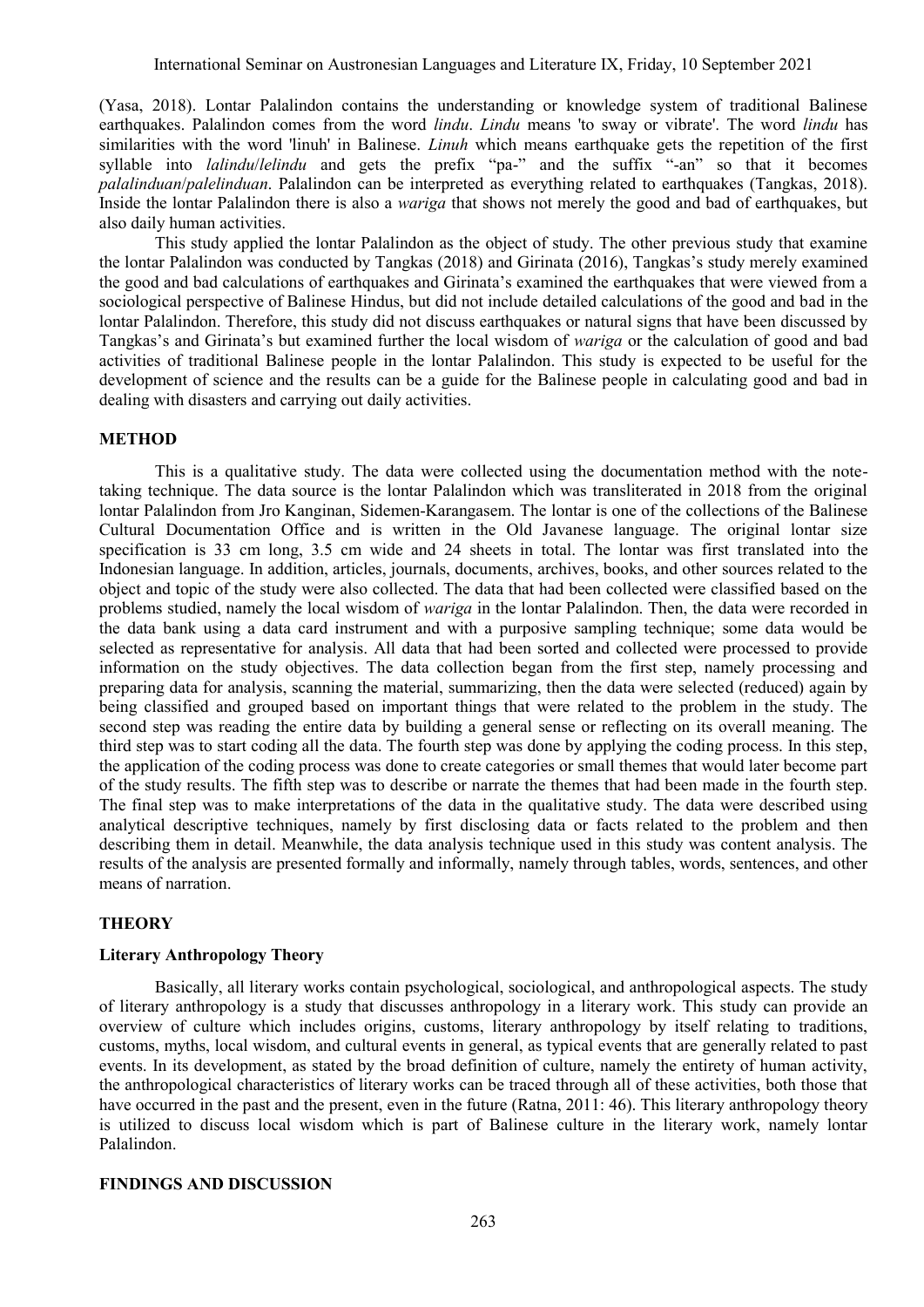From the results of the analysis, it was found that in the lontar Palalindon there is local wisdom containing predictions, *pecaruan* procedures (tingkahing pracaru; a religious ceremony with the purpose to purify and neutralize nature from negative power by symbolically giving raw offerings to negative spirits), and time calculations (wariga). This teaching is the result of the knowledge and experience of the Balinese people who are full of wisdom and of good values which are followed by members of the community and served as guidelines in living life. Forecasting good or bad natural phenomena such as eclipses, earthquakes, thunder, and animals, and other natural signs for instance a chicken eat their young, imperfect animal birth, and so on. In addition, there are *pecaruan* procedures for dispelling bad things caused by a lunar eclipse. Regarding the *wariga* teachings or the calculation of good and bad days of life on the earth as a result of the influence of the universe in the lontar Palalindon, it was found that there is a calculation of good or bad days in building a house, getting married or marriage ceremony, healing people and so on. The followings are types of *wariga* calculating good or bad days related to life activities in the lontar Palalindon.

### **House relocation/moving**

House moving in the lontar Palalindon is on the page 12a and 12b. In the lontar, house moving is good to be done in July, October, November, December, February, and April. House moving in July will bring a lot of kindness, love, and devotion. If it is done in October, it will bring good rewards and lots of gold. House moving in November will bring wealth with lots of silver. In December the reward is good with abundant food, in February it brings good fortune and in April it brings good by being blessed with gold and silver. Meanwhile, house moving done in August will lead to disease. House moving in September, there will be danger followed by frequent loss, in January it can cause a fire, in March it causes bad luck, dirty thoughts, and stricken with the disease. The months of *Jyesta* (May) and *Saddha* (June) are bad as a result according to the lontar.

# **Building a house**

The calculation of the good and bad times of building a house is on the page 12b and 13a. According to the procedure for building a house in the lontar Palalindon, if it coincides with the month of *Srawana* (July) people who live in the house will be loved. If it is done in the month of *Bhadrawada* (August), the people who live can harvest successfully. If it is done in the month of *Asuji* (September), gold and clothes come as a blessing for the people who live. Building a house in the month of *Kartika* (October) will bless the people who live with gold and *dodot* (a fabric usually used to cover the lower body part in a ceremonial event). If it is done in the month of *Margasira* (November) the blessing will come in the form of silver to the people who live. If it is in the month of *Posya* (December), gold will be obtained by the people who live. Moreover, If it is in the month of *Maga* (January), the house will burn quickly and the people who live are sad. If it is in the month of *Palguna* (February), the people who live are constantly afflicted with sins, and everything they do is also a sin. If it is in the month of *Cetra* (March) the people who live will be sad. If it is in the month of *Wesaka* (April), pleasure and goodness are obtained by those who live. If it is in the month of *Jyesta* (May), the people who live will pass away quickly. If it is in the month of *Isada* (June), everything that is nurtured by the people who live will die quickly. If building a house is done on *Umanis*, Sunday, 9 (neptu) in the start, abundance will be obtained. But if it starts on Saturday *Pon* it will cause death and danger in the destination. On Friday *Pahing*, the house should face South, and then the people will obtain enough food. It is not good to build a house on Wrespati *Wage*, it will result in death and danger when the destination is reached. On Wednesday *Pon*, the house should face West, so that loved ones and those who are intended will provide food. Likewise, on Friday *Kliwon* the process will result in death and danger of becoming a destination. If it is on Friday *Wage*, it is good to face North, the life journey will be in happiness, not turning bad. Be vigilant if it is on Wednesday *Umanis* it can result in death, and danger can be encountered in the destination. These are the good and bad times in the relation to the direction and destination in building a house according to the lontar Palalindon.

### *Agni Murub*

In the lontar Palalindon there is a calculation of the time to tear down a house or what is called as *Agni Murub* that is good and essential on the page 13a and 13b. The calculation in time selection to tear down the house needs to be carried out carefully so that it avoids bad and is done with good time and purpose. Tearing down a house in the month of *Warigadian* is good, in the month of *Madangsia*, the *guru* is good. If it is done on *Pahang*, the *bregu* is *utama untung*. In the *guru* in Merakih there will be a donation. On Saturday *Kliwon Madangkungan*, it is good. And on Saturday *Kliwon Ugu* it is not a mistake. On Wednesday *Dukut* is leading to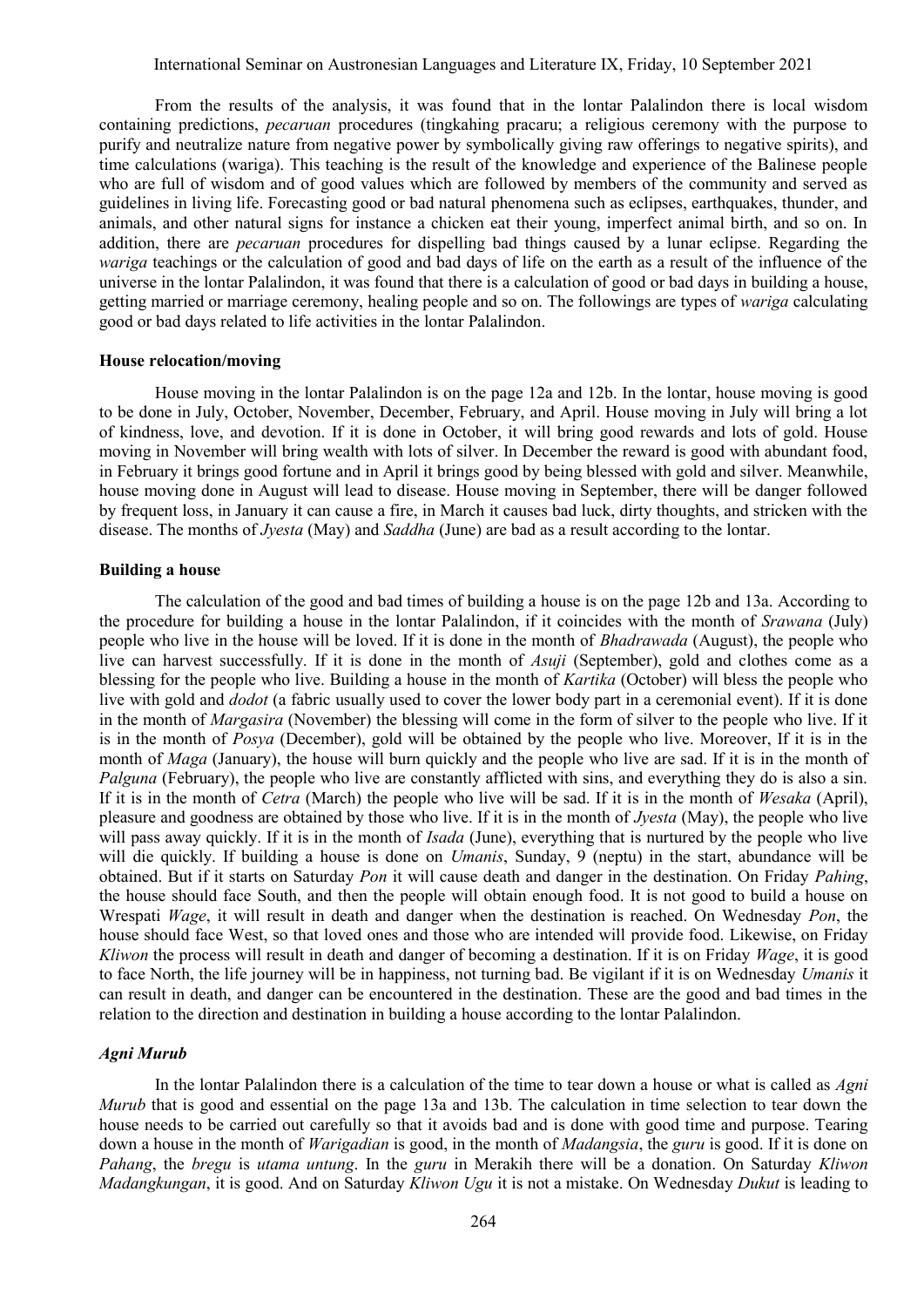an advantage. In *Watugunung* the distribution of *guru* is good. On Wednesday, *Tolu* is essential and good. On Sunday, *Umanis* when it coincides with the full moon it is called *Agni Murub*, it is good for tearing down buildings.

#### *Patra Limut, Pandakan, Ngasti, Buddha Was, and Purna Suka*

If it is on Monday *Wage*, coincides with the new moon, it is named *Patra Limut*. If it is on Thursday *Kliwon*, coincides with the full moon, it is a good time to paint. If it is on Friday, coincides with the 14th day after the new moon, it is called *Pandakan* and is a good time for planting plants whose fruits hanging. If it is on Saturday *Kliwon*, coincides with the full moon, it is good for bathing and washing hair. If it is on Wednesday *Wage*, coincides with the full moon, it is named *Ngasti*. If it is on Wednesday *Wage*, heading for the new moon, *Buddha Was* it is called, it is good for both cleaning teeth and washing hair. If the full moon coincides with *Kliwon*, *Purna Suka* it is named, doing betel *brata* is good.

### *Kala Greha*

*Kala Greha* is written on the lontar Palalindon on page 14a. *Kala Greha* it is named, everything that is done is bad, while the good is to do purification on oneself and house yard. The other good day is Thursday, the 7th day after the new moon, and full moon-new moon, *Dewa Mentas* it is named, everything that is done is good. If it is the 5th day after the new moon, on Thursday, *Subhacara* is what it is called, thus everything that is done will go well, things that relate to self-purification, cleaning oneself spiritually, bathing, washing hair, drinking herbal drinks, healing, all behaviors done will be in good, it will successfully work.

### *Subhacara*

*Subhacara* is written on the lontar Palalindon on pages 14a and 14b. If the second day after the new moon coincides with Friday, Wednesday, *subhacara* it is called. The activities done at that time are talking about the truth, literary dharma, discussing with the Brahmin and Shiva-Sogata Rishi, serving the teachers, and practicing the good lessons. It is called *Santika Karya*. If it is the 6th day after the new moon and coincides with Thursday, Wednesday, it is named *subhacara*. The good work to do is to serve the wife, serve the teacher, serve the king, show love to friends and those good warriors, and keep the country safe is also good, it is named *Raksaka*. The 3rd day after the new moon coincides with Wednesday, Monday, is good for being a disciple, bathing to purify oneself, cutting hair, nurturing so that one day it is not dangerous, repairing houses, teaching cows, teaching wife, *Subhacara* it is called. The 7th day after the new moon coincides with Friday and Tuesday, *Subhacara* it is named. The activities done at that time are worshiping Sang Hyang Agni, holding Homa Yadnya, worshiping ancestors, spiritually releasing parents, grandfather, and great-grandparents from torture. It is named *Adanaha Mokika*. The 8th day after the new moon coincides with Tuesday, it is good for sharpening all kinds of weapons, exchanging skills, eliminating all kinds of enemies, *Abicaruka* they name it. The 7th day after the new moon coincides with Tuesday; the trip for trading is good. The 14th day after the new moon coincides with Friday, buying buffalo and cows is good.

#### *Saddhanayoga*

*Saddhanayoga* is written on the lontar Palalindon pages 14a and 14b. This is a good day called *Saddhanayoga*, when someone spends (borrows) money; they get lots of money quickly, refund quickly, and it is also good for selling things around. Sunday, the 8th day after the new moon, Monday the 3rd day after the new moon, Tuesday, the 7th day after the new moon, Wednesday, the 2nd day after the new moon, Thursday, the 4th day after the new moon, Friday, the 6th day after the new moon, The 5th day after the new moon coincides with Saturday, all these days are good. The spell is *Ong sarikasarik, bhuta kasalah kapatinta, bhuta dengen, dodoskono, apan aku wruh ring katatattwanmu, jah pet*.

# **Making a fence**

The good and bad times to make a fence in the lontar Palalindon are explained on page 15a. The good days to make a fence are on Monday *Kliwon Landep* that will result in a good and strong fence. In addition, on Wednesday *Kliwon Gumbreg*, Wednesday *Kliwon Pujut*, Tuesday *Kliwon Tambir*, Saturday *Kliwon Wayang*, and Tuesday *Umanis* are good days to make fences.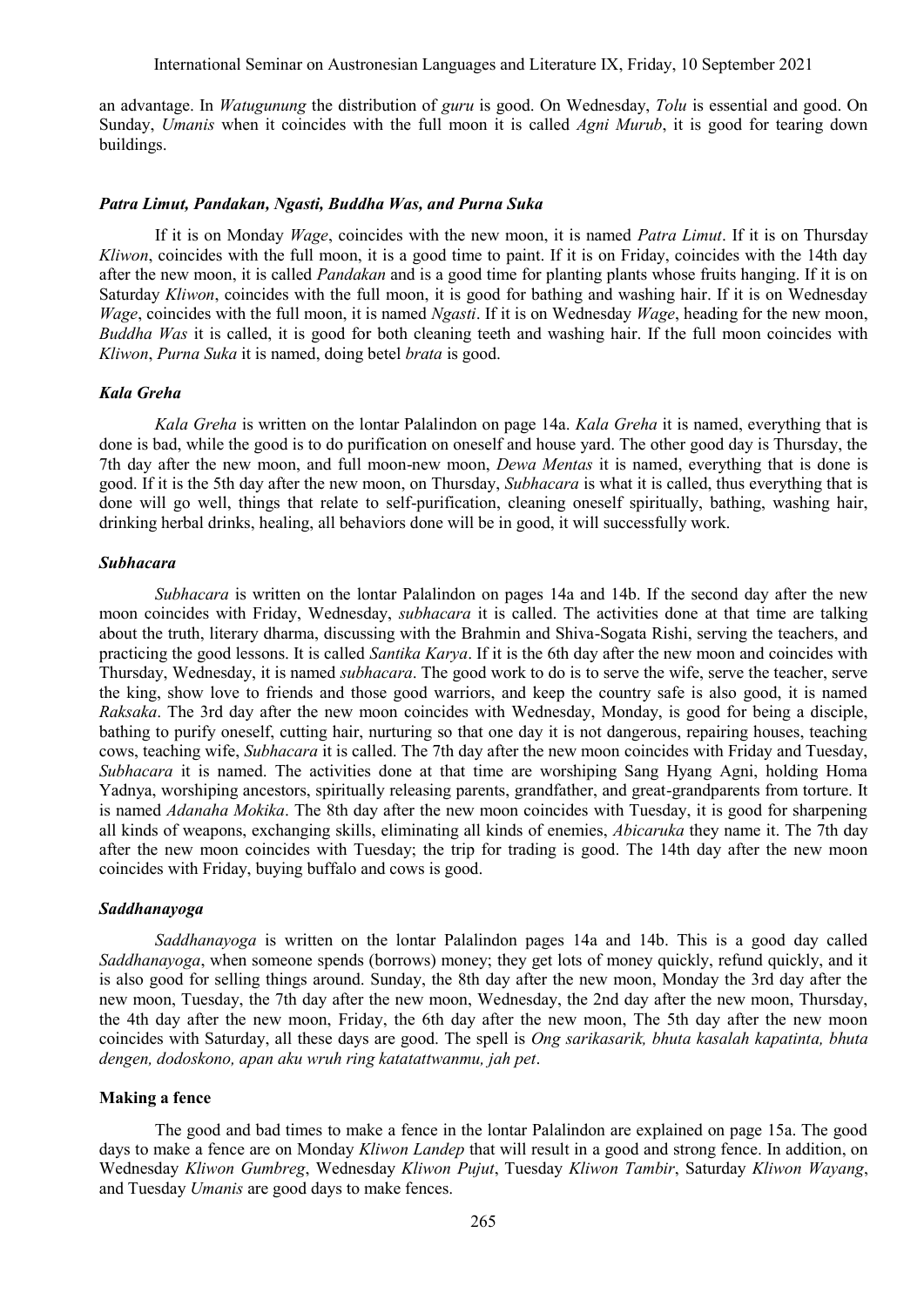# **Planting Betel, Making Pathway/Road, Healing People, Making Wells**

In the lontar Palalindon page 15a it is also written a calculation of good and bad times for planting betel, healing people, making pathways/road, and wells. Wednesday *Paing Wayang* is a good day to purchase rope. Tuesday *Umanis Kuningan* is a good day to plant betel. Monday *Kliwon Kuningan*, *Tutut Masih*, is a good day to heal/cure people. Sunday *Umanis Klawu* is a good day to buy cow seeds. Saturday *Paing Klawu* is a good day to make a good pathway/road, *Luwang* it is called. Wednesday *Wage Warigadian*, *Sumur Ribek*, is a good day for well, lake, river, pond construction. Thursday *Paing Julungwangi*, everything that is done will bring success, birth treatment is good to conduct. Tuesday *Paing Pujut*, Wednesday *Krulut Paing*, Thursday *Prangbakat* are all good days for disease treatment/healing.

# *Kala Katemu*

*Kala Katemu* is a good time to catch fish, hunt, *mapikat* (catch birds), set snares, *kungkungan* (cages), and organize meetings. In the lontar Palalindon, *Kala Katemu* is written on page 16a. In the lontar, a good day for making rods, traps, and installing bee cages is *Astawara*, *Panglong* Date. *Sri*, 2 days after the new moon, *Indra*, 1 day after the new moon, *Guru*, 9 days after the new moon, *Yama*, 8 days after the new moon, *Rudra*, 7 days after the new moon, *Brahma*, 6 days after the new moon, *Kala*, 4 days after the new moon, and *Uma*, 3 days after the new moon.

# *Kala Atat*

*Kala atat* is a *dewasa ayu* (good day) for making a fishing rod and its rope. This can be found in the lontar Palalindon page 16a. *Kala atat* falls on Wednesday *Watugunung*, the 7th day after the new moon. In addition to making fishing rods, on that day making spurs is also good.

### **Activities that may not be done with children**

The calculation of bad days that explains activities that should not be done with children in the lontar Palalindon is on page 16b. These calculations list days where activities should not involve children such as walking with children and any types of work, namely the 1st Month (July), on Sunday *Kliwon*. The 2nd month (August), on Wednesday *Kliwon*. The 3rd month (September), on Tuesday *Kliwon*. The 4th month (October), on Saturday *Kliwon*. The 5th month (November), on Friday *Kliwon*. The 6th month (December), on Thursday *Kliwon*. The 7th month (January), on Saturday *Kliwon*. The 8th month (February), on Friday *Kliwon*. The 9th month (March), on Friday *Kliwon*. The 10th month (April), on Monday. Meanwhile in the month of *Jyesta* (May) on Wednesday and the Month of *Saddha* (June) on Tuesday, involving children in an activity is very dangerous.

# *Taliwangke*

*Taliwangke* is a good day for tying thatch roofs, tying poles (saka) with woven rattan and tying all kinds of inanimate objects, but it is not good for tying livestock. In the lontar Palalindon it is written as follows: these are the *wukus* (weeks) that are influenced by *taliwangke*. *Landep, Ukir, Kulantir, Tolu, Gumbreg* are on Wednesday. *Wariga, Warigadian, Julungwangi, Sungsang, Dungulan* are on Thursday. *Kuningan, Langkir, Medangsia, Pujut, Pahang* are on Friday. *Krulut, Mrakih, Tambir, Madangkungan, Atal* (*Matal*) are on Thursday. *Uye, Manail, Prangbakat, Bala, Wugu* are on Monday. *Wayang, Klawu, Dukut, Watugunung, Sinta* are on Tuesday. *Taliwangke* should not be used as a time for any kind of good work.

# *Titi Buwuk*

*Titibuwuk* is a day when it is forbidden to build bridges and the like, and it is not a good day to travel to find solutions to problems. *Titibuwuk* in the lontar Palalindon is written on page 18a. The following are *titibuwuk* based on the day, namely, in *Sinta* and *Wariga* it is on Tuesday. In *Landep, Tolu, Sungsang, Pujut, Tambir*, and *Bala* it is on Wednesday. In *Ukir* and *Dungulan* it is on Friday. In *Langkir, Medangsia, Krulut, Uye*, and *Prangbakat* it is on Friday. In *Kulantir* it is on Wednesday. In *Julungwangi, Warigadian*, and *Medangkungan* it is on Monday. In *Pahang, Matal, Menail*, and *Dukut* it is on Saturday. *Mrakih, Kulawu*, and *Watugunung* it is on Sunday.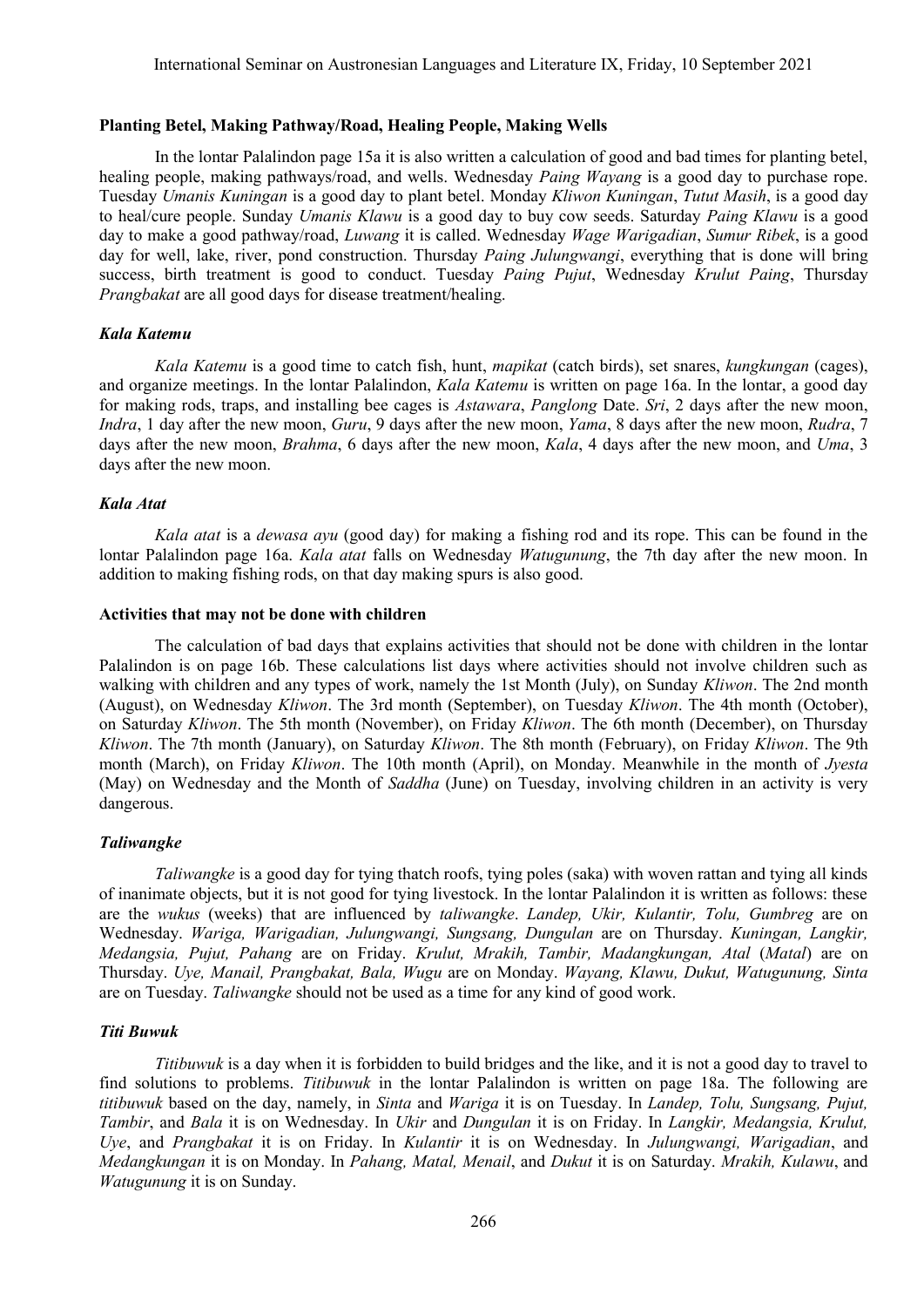### *Dedauhan*

*Dedauhan* is the time division in one day according to the *wariga* system. Based on the *dedauhan*, the change of the day in Hinduism is when the sun rises (5.30 Central Indonesian Time). Therefore, the morning in Bali begins at sunrise or around 5.30 Central Indonesian Time. In the lontar Palalindon on pages 18a and 18b, it is also written the good or bad of *dedauhan*. Followings are good and bad of *dedauhan* in the lontar. *Pancawara. Umanis*, *dauh* 1 empty-bad, *dauh* 3 *Wisnu* good, *dauh* 4 *Sri* good, *dauh* 5 empty, *dauh* 6 *Brahma* bad, *dauh* 7 *Wisnu* good, *dauh* 8 *Sri* good. *Paing*, *dauh* 1 *Brahma*, *dauh* 2 *Wisnu*, *dauh* 3 *Sri*, *dauh* 4 *Kala*, *dauh* 5 empty, *dauh* 6. *Brahma*, *dauh* 7 *Wisnu*, *dauh* 8 *Sri*. *Pon*, *dauh* 1 *Wisnu*, *dauh* 2 empty, *dauh* 3 *Kala*, *dauh* 4 *Sri*, *dauh* 5 empty, *dauh* 6 *Brahma*, *dauh* 7 *Wisnu*, *dauh* 8 *Sri* good. *Wage*, *dauh* 1 *Brahma*, *dauh* 2 *Wisnu*, *dauh* 3 *Kala*, *dauh* 4 empty, *dauh* 5 *Brahman*, *dauh* 6 *Sri*, *dauh* 7 *Wisnu*, *dauh* 8 *Kala*. *Kliwon*, *dauh* 1 empty, *dauh* 2 *Brahma*, *dauh* 3 *Wisnu*, *dauh* 4 *Sri*, *dauh* 5 *Kala*, *dauh* 6 empty, *dauh* 7 *Sri*, *dauh* 8 *Wisnu*. This is the bad and the good of *dedauhan*. This is named *Kalamretyu*. In *Mrakih* it is on Sunday. In *Menail* it is on Monday. In *Wayang* it is on Tuesday. In *Sinta* it is on Wednesday. In *Tolu* it is on Thursday. In *Julungwangi* it is on Friday. In *Medangsia* it is on Saturday. This is all kinds of work, especially to war, that does not violate. *Neptu* of the day is 8, while the night is 9. This is a good day to cultivate large rice fields according to *wuku*. In *Kulantir*, *Dungulan*, and *Mrakih* it is on Wednesday. If someone travels, they must not cross paths. If they break this, the result is bad.

### **Procedure for Filling Barns and Installing Cage Doors**

The procedure for filling the barn and installing the cage door is explained in the lontar Palalindon page 19a. The following is the procedure for filling the barn. Technically, facing the east is bad. Facing the southeast is bad and can cause loss. Facing the south is good. Facing the northwest, all pets will be in a good condition. Facing the west is good and can lead to a long life. Facing the southwest will bring sadness. *Umanis* is bad, the happiness will lose. Facing the northeast will cause frequent loss.

While installing a hole/door of the cage, facing the east is bad, facing the southeast is bad, facing the south is good, facing the west is bad, facing the southwest is good. For drinking water holes, facing the east, southeast, south, and west are bad. Facing the northeast and north are good.

#### **Marriage**

The good and bad times of marriage are written in the lontar Palalindon page 19b. In the lontar, it is written that a wedding ceremony should not be performed on *Prawani* day (one day before the full moon or the new moon) according to a half-light and a half-dark time, especially without uttering *wyawahara* (always acting in good, peace, and sincerity) it will cause bad result and disaster. In the lontar, it is also written the effect of marriage which is held on the 6th, 8th, 14th, and 15th day. Having sexual intercourse on these days can cause the birth of a baby with a disability. In the lontar, it is described that "*Carparwwani kṛtonca, asti ala phayu, senatah, caturdasi, dubbhalanca, śasti sakabāla nāthah"*, this means there is a time when *wyawahara* is not uttered, says *Bhatara Manu*, if it is the eighth, it is bad for the life of the king. If it is the fourteenth, the king's palace will be chaotic. This is the danger, if *wyawahara* is uttered three days before the full moon or the new moon, 8 times, 14 times, and 6 times.

### *Amerta Dewa*

*Amerta dewa* in the lontar Palalindon is written on page 20a. *Amerta dewa* is named, according to *saptawara*, it is a good day to hold a ceremony, namely on the *titi* of the half-light time. *Banu*, 6 days after the new moon. *Candra*, 7 days after the new moon. *Kuja*, 3 days after the new moon. *Wuda*, 2 days after the new moon. *Sura guru*, 5 days after the new moon. *Bregu*, 1 day after the new moon. *Sori*, 4 days after the new moon.

# *Gnirowana*

*Gnirowana* is a good day to start work that applies fire such as burning tiles, bricks, ceramics, pottery, making sharp weapons (blacksmiths). In the lontar Palalindon, it is on page 20a. In the lontar, it is written that *Gnirowana* should not be done on the day after the 3rd, 4th, and 13th full moon. This can cause a bad result.

# **Buying Animals and Planting**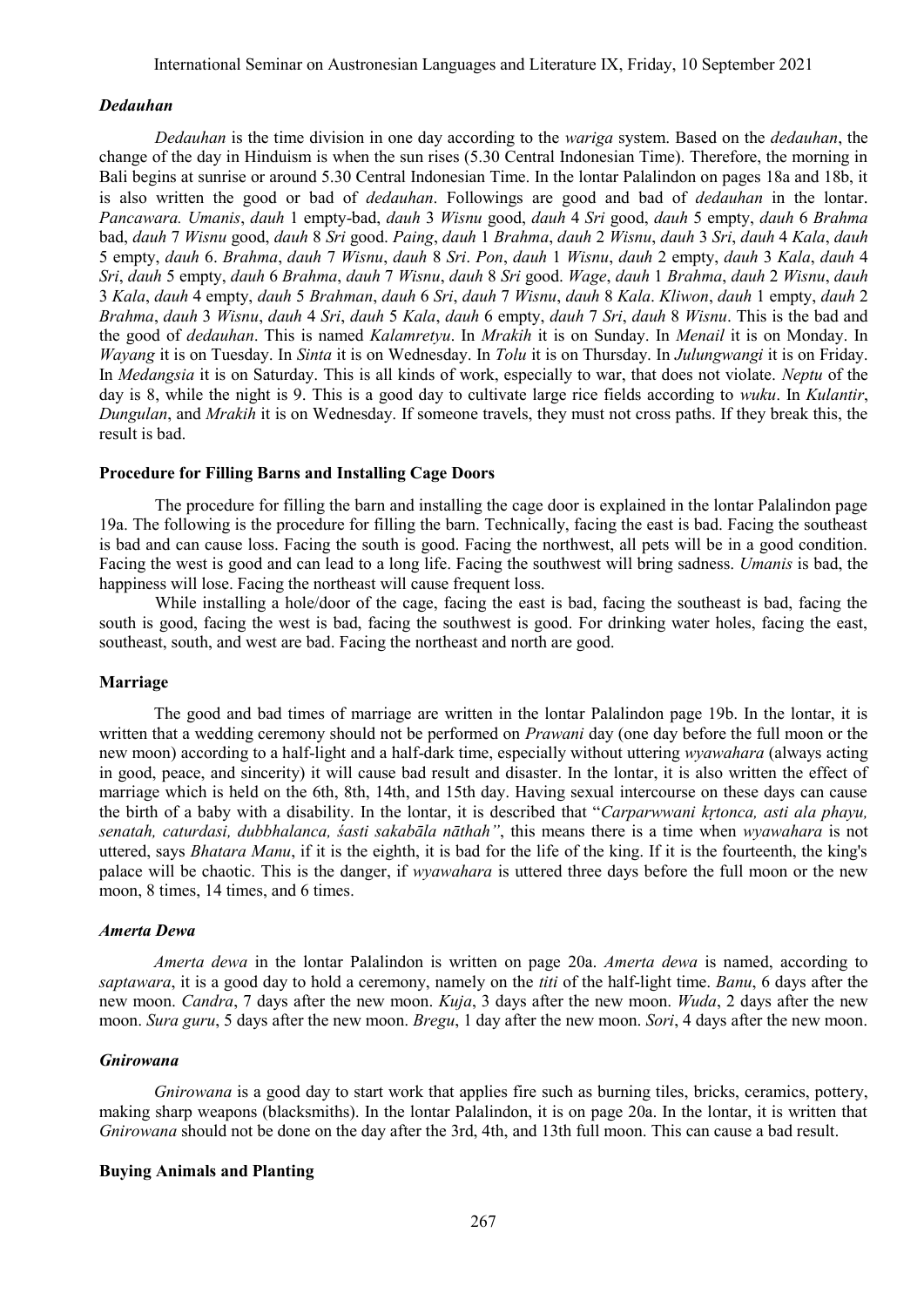Buying animals with good results is also written in the lontar Palalindon. It is on page 20a. In the lontar, it is written that buying poultry should not be done during *Landep*, *Warigadian*, *Medangsia*, *Medangkungan,* and *Wugu* week because the results are not good as they will die quickly. In addition, it is also written the information about confining birds and chickens should not be done in *Uye*, *Klawu*, *Pahang*, and *Sungsang* week because they will die quickly. This is the death of *Sadwara*. *Aryang*-payah. *Wurukung*-fall down. *Paniron*-good. *Was*-unstable. *Maulu*-good. *Tungleh*-lame. This is the procedure for buying buffalo, cows, and pigs. It is also explaining the death of all kinds of plants with nodes in *wuku* (week). In *Dukut*, *Dungulan*, *Menail*, *Tolu*, and *Krulut* week, without planting them, this can cause a good result. Moroever, the lontar also explains about the death of all kinds of queens. In *Gumbreg*, *Prangbakat*, *Watugunung*, *Mrakih*, and *Kuningan* week, without planting them, this can cause a good result.

### *Kala Lwang*

*Kala lwang* atau *luwang* is not a good time to do any kind of work, especially when it comes to finding children and moneylenders, and trading, this can bring a bad result. It is a very good day for planting tubers and fruits. In the lontar Palalindon it is written that *kala luwang* is its name, it is worth knowing, and on the *Saptawara* it is positioned. It follows the month, if it is in the month of *Srawana* (July), on a Sunday, do not make a well at one's house. If it is in *Bhadhrawada* (August) and *Asaddha* (June) on a Wednesday, do not renovate the house. In *Posya* (November) and *Asuji* (September), on Friday, do not repair the road, do not travel. In the month of *Cetra* (March) and *Kartika* (October), do not repair the kitchen. In the month of *Phalguna* (February) and *Margasirsa* (November), on a Thursday, do not repair the cage. In *Wesaka* (April) and *Magha* (January), on a Saturday, do not hoe the yard. In the month of *Jyesta* (May), on a Monday in the kitchen. This is *kala luwang*, it is not good to carry out activities. This is *kala dasa bumi*, it should be known, do not pass each other when traveling, and all good work, no house moving, going to water sources, keeping pets is allowed. In the week of *Sungsang, Medangkungan*, and *Watugunung*, the *kala* is in the East. In the week of *Langkir, Ukir, Menail*, and *Gneya*, the *kala* is in the Southeast. In the week of *Dukut*, *Gumbreg*, and *Pahang*, the *kala* is in the South. In the week of *Tambir*, *Julungwangi,* and *Dukut*, the *kala* is in the Southwest. In the week of *Landep*, *Kuningan*, and *Uye*, the *kala* is in the West. In the week of *Tolu*, *Bala*, *Julungwangi*, and *Pujut*, the *kala* is in the Northwest. In the week of *Mrakih*, *Warigadian*, and *Kulawu* (*Klawu*), the *kala* is in the North. In the week of *Sinta*, *Matal*, and *Dungulan*, the *kala* is in the Northeast. In the week of *Krulut*, *Wariga*, and *Wayang*, the *kala* is above. In the week of *Kulantir*, *Prangbakat*, and *Medangsia*, the *kala* is under.

### *Kala Omah-Omah*

*Kala omah-omah* is a bad time for traveling and better to avoid staying overnight; especially when it is siblings, this rule should not be violated. According to the *wuku* (week), such as *Sinta*, *Dungulan*, and *Matal*, the *kala* is in the water. If traveling, do not stay overnight, and if having a marriage (*mawarangan*) ceremony, must not be breached or violated because it can cause danger. *Kala omah-omah* is written in the lontar Palalindon on page 21b. It explains things as follows. *Kala omah-omah* according to the *wuku*. In the week of *Sungsang*, *Medangkungan,* and *Watugunung*, it is in the East. In the week of *Langkir*, *Menail*, it is in the Southeast. In the *week* of *Wugu*, *Gumbreg*, and *Pahang*, it is in the South. In the week of *Tambir*, *Julungwangi*, and *Dukut*, it is in the Northwest. In the week of *Landep*, *Kuningan*, and *Uye*, it is in the *Pascima*. In the week of *Tolu*, *Bala*, *Julungwangi*, *Pujut*, *Mrakih*, *Warigadian*, and *Klawu*, it is in the North. In the week of *Sinta*, *Matal*, and *Dungulan*, it is in the Northeast. In the week of *Krulut*, *Wariga*, and *Wayang*, it is above. In the week of *Kulantil* (*Kulantir*), *Gumbreg*, and *Pahang*, it is in the South.

#### *Kala Kundang Kasih*

*Kala kundang kasih* is its name, the calculation is following the *wara*. In the week of *Klawu*, *Dukut*, *Watugunung*, *Sinta*, *Landep*, and *Ukir*, it heads to the East, *kala dumarana* provides people with love, and it heads to the Southeast. In the week of *Kurantil* (*Kulantir*), *Tolu*, *Gumbreg*, *Wariga*, *Warigadian*, and *Julungwangi*, it heads to the South. In the week of *Sungsang*, *Dungulan*, *Kuningan*, *Langkir*, *Medangsia*, and *Pujut*, it is in the middle, people are surrounded with love. In the week of *Pahang*, *Krulut*, *Mrakih*, *Tambir*, *Medangkungan*, and *Matal*, it is to the West, people are surrounded with happiness. In the week of *Wariga*, *Uye*, *Menail*, *Prangbakat*, *Bala*, *Wugu*, and *Wayang*, it is to the North, people are surrounded with happiness. This should not be violated by people who uphold goodness. Herding pets and house moving will affect great danger. This is *kala agung*.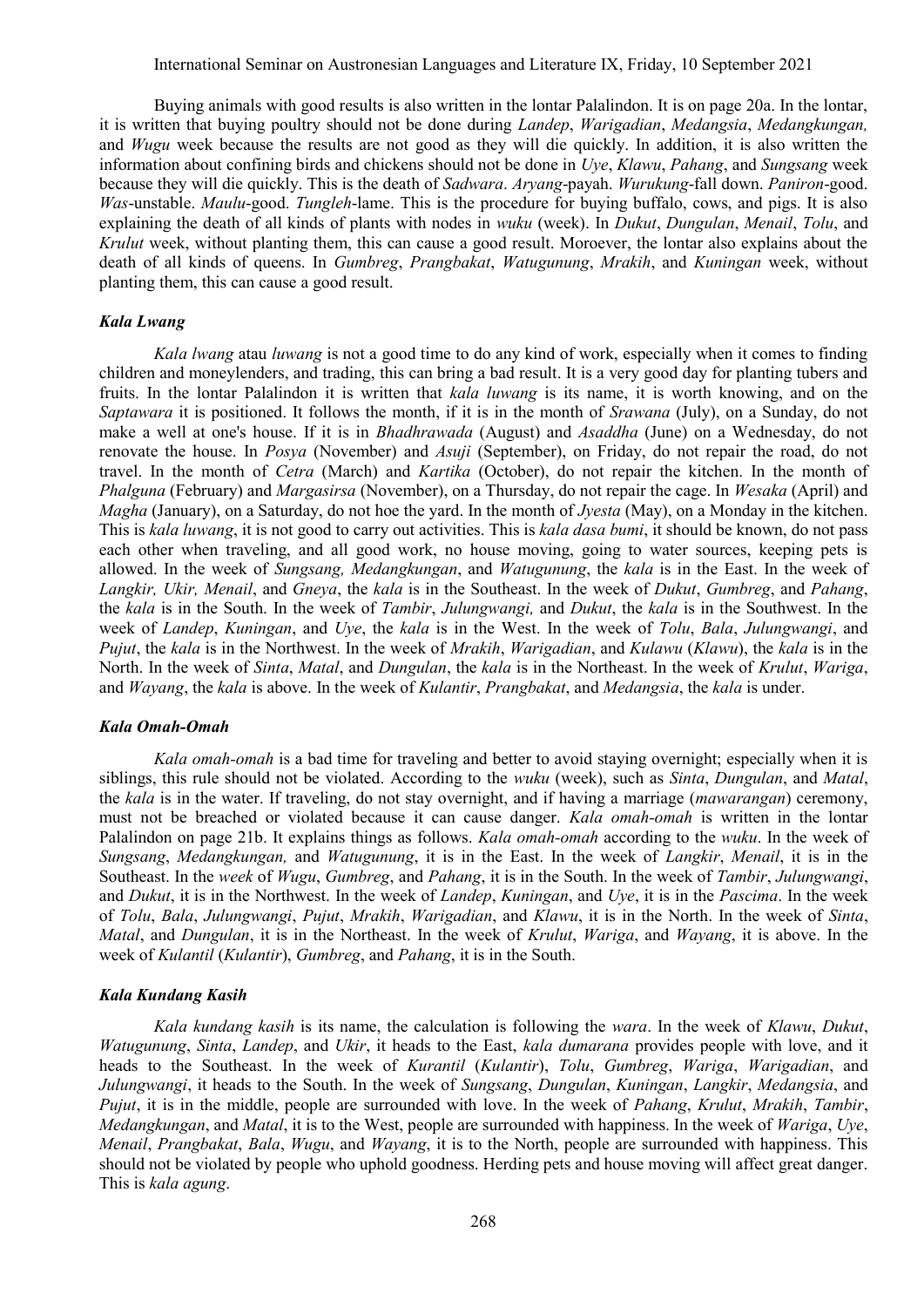### *Kala Mangap*

*Kala mangap* is telling a good or bad day for traveling. In the lontar Palalindon, it is found on pages 22a and 22b. *Kala mangap* should not be breached when traveling. Here are the good and bad days. On Monday *Kliwon*, do not head to the North. On Thursday *Wage*, do not head to the South. On Wednesday *Pon*, do not go to the East. On Sunday *Umanis*, do not go to the North, it is very dangerous. This is *sapta mahabaya*. On Monday and Saturday, it is to the East. On Friday, it is to the South. On Sunday and Friday, it is to the West. On Tuesday and Wednesday, it is to the North. Do not disobey this rule when traveling and take pets.

### *Durga Smana*

This is the type of *durga smana*. A thing to remember, it is according to the half-light time. If it is the day after the first and ninth new moon, it is to the East. On the day after the second and tenth new moon, it is to the North. On the day after the third and fifth new moon, it is to the Southeast. On the day after the fourth and twelfth new moon, it is to the Northwest. On the day after the fifth and thirteenth new moon, it is to the South. On the day after the sixth and fourteenth new moon, it is to the West. On the day after the seventh new moon, it is to the Southwest. On the day after the eighth new moon, it is to the Northeast. This should not be violated when traveling. Moreover, things to pay attention to are when someone does a house moving activity, if the lord goes to water sources after coming from somewhere far, if someone goes somewhere by boat, take pets, do not cross paths with them.

### *Dagdigkarana*

*Dagdigkarana* is found in the lontar Palalindon page 23a. The calculation of *dagdigkarana* is referring to the *Saptawara*, on *dwi paksa titi*, if it is Friday, and on *dwitiya*, if it is Sunday. On *pratipada,* if it is Monday. On *dasami,* if it is Tuesday. On *tritia,* if it is Thursday. On *sasti,* if it is Thursday. On *saptami,* if it is Saturday. These days are not taken, because it is full of sorrow and very miserable, especially when doing a big ceremony, and all kinds of devotion, the *dagdi* will disappear, therefore it is worth paying attention to it. *Candra Manis*, the underneath is *Manis*, *Wara Sungsang*. *Candra Pahing*, *Wara Menail*. *Bregupua*, *Wara Dukut*.

### *Kala Mangruda*

This is *kala mangruda*. It conveys a sense of mind in working with the *podgala*-students. It is not good to make the soul empty and cause defilement to occur, both are not good. Therefore, all kinds of work are essential. On page 23 b, it is explained that *yadnya*, not done by the priest, if there is a violation, there will be immediate destruction. It is a reminder for those who want to do good work.

#### *Catur laba*

*Catur laba* is a good day to travel. In the lontar Palalindon *catur laba* is written on page 23b. The followings are the good days written in the lontar, namely on Sunday *Umanis* it is good to head to the East. On Monday *Paing* it is best to head to the South.

# *Pamacekan Lanang and Pamacekan wadon*

*Pamacekan Lanang* is a good day to make weapons. It is written in the lontar Palalindon on page 23b. This is the auspicious day of *pamacekan lanang*, on Sunday, the day after the twelfth new moon. On Monday, the day after the eleventh new moon. On Tuesday, the day after the tenth new moon. On Wednesday, the day after the ninth new moon. On Thursday, the day after the eighth new moon. On Friday, the day after the seventh new moon. On Saturday, the day after the sixth new moon. They are merely on the half-light time. *Pamacekan wadon* happens merely in the half-dark time. This happens on Sunday, the day after the fifth full moon; on Monday, the day after the eleventh full moon; on Tuesday, the day after the tenth full moon; on Wednesday, the day after the seventh full moon; on Friday, the day after the eighth full moon; on Friday, the day after the fourteenth full moon; and on Saturday, the day after the thirteenth full moon. This cannot be violated when leaving.

# **CONCLUSION AND SUGGESTIONS**